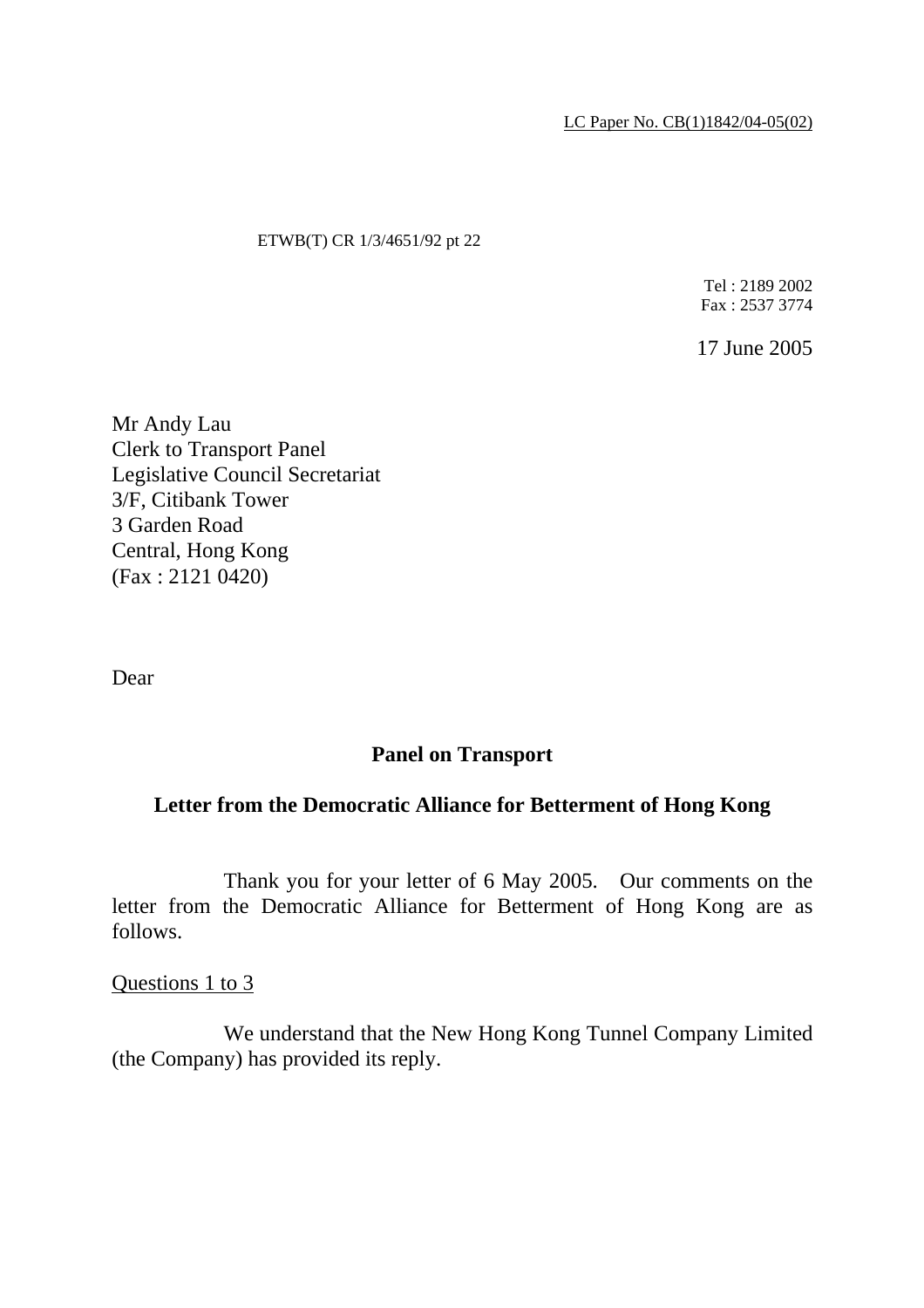## Question 4

 The financial expert engaged by Government for the arbitration has already taken into account the actual and projected profit of the Company, as well as dividends payable to shareholders in assessing the Internal Rate of Return on Equity (Equity IRR) for the Company. It was agreed by financial experts of both the Government and the Company that the Equity IRR without any toll increase would be 13.64%, which was within the range of reasonable but not excessive rate of return of 12% to 14% assessed by our financial expert. Therefore we considered that there was no ground for the Company to increase the tolls of the Eastern Harbour Crossing.

## Question 5

 It is not appropriate for the Government to lend public funds on concessionary terms to a private enterprise for distribution as dividends.

## Question 6

We do keep in view the operation of existing "Build-Operate-Transfer" contracts. We will take into account all the relevant factors and previous experience in designing the contract terms for new projects in future.

## Question 7

 We have checked the financial information prepared by the Company for the purpose of the toll increase to ensure the accuracy of the financial data.

## Question 8

 We understand that the New Hong Kong Tunnel Company Limited has provided its reply.